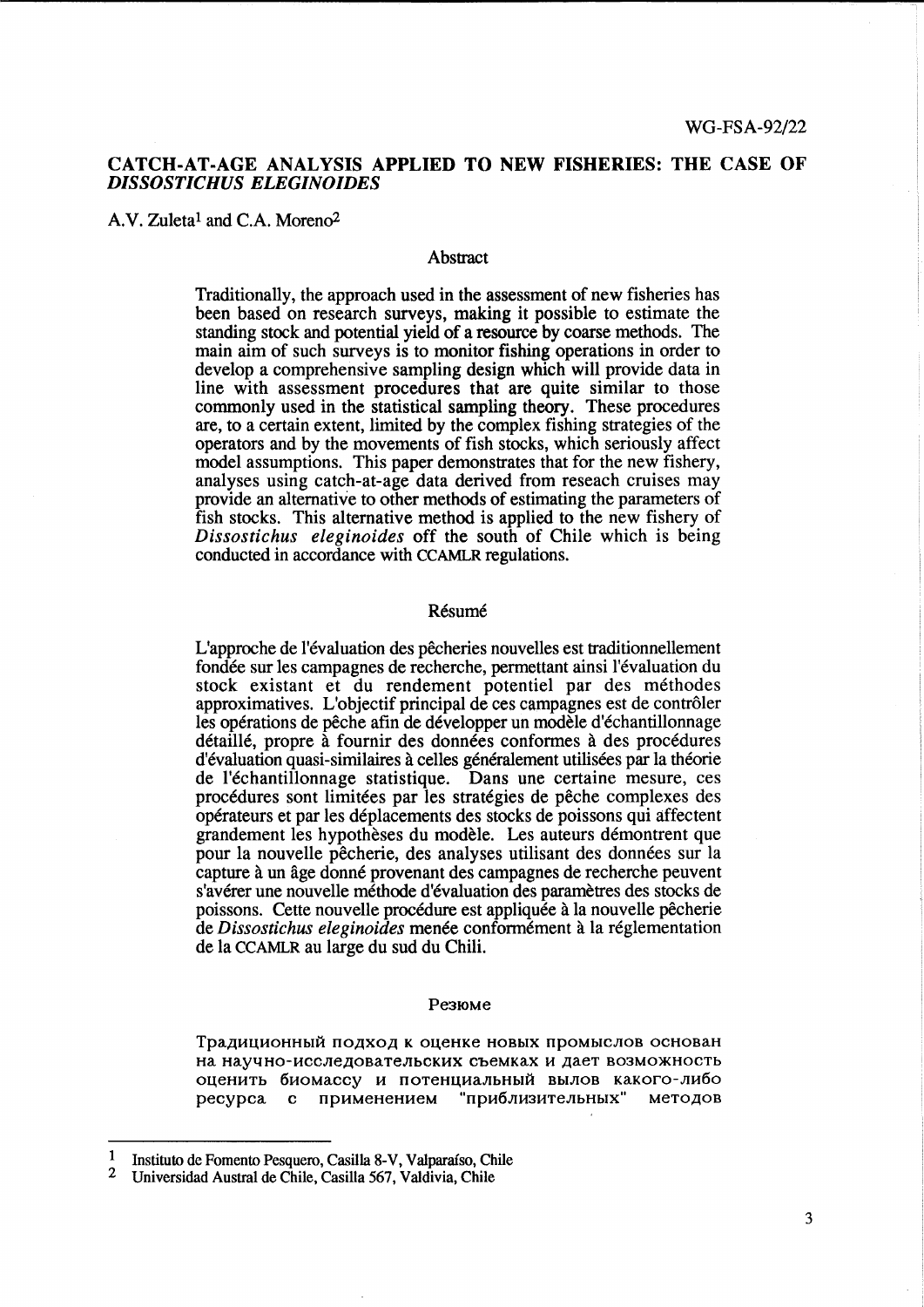расчета. Главной целью таких съемок является проведение мониторинга промысловых операций с тем, чтобы разработать всеобъемлющую схему взятия проб, результаты которой в достаточной мере будут соответствовать<br>процедурам расчетов, обычно используемых в процедурам расчетов, обычно используемых в статистической теории взятия проб. В какой-то степени эти процедуры ограничены сложными стратегиями промысловиков и передвижением запасов рыб, что в значительной мере влияет на допущения в моделях. Данная работа показывает, что в случае нового промысла проведение анализа с помощью данных по составу уловов<br>по возрасту, полученных в результате научнополученных в исследовательских рейсов, может послужить альтернативой другим методам оценки параметров рыбных запасов. Этот альтернативный метод применяется к новому промыслу *Dissostichus eleginoides* около южного побережья Чили, который ведется в соответствии с мерами АНТКОМа.

#### Resumen

Tradicionalmente el enfoque de la evaluaci6n de las nuevas pesquerias ha estado basado en pescas de investigaci6n, procedimiento que permite una estimaci6n del "standing stock" de un recurso y su rendimiento potencial utilizando metodos crudos. Las caracterfsticas de estas operaciones es el control sobre las operaciones de pesca y su enfasis está en desarrollar un plan de muestreo exhaustivo, el que proporcionará información en conjunto con los modelos de evaluación que no difieren escencialmente de procedimientos comunes en la teoria estadfstica de muestreo. Estos metodos estan, en cierta forma, limitados por las complejas tacticas de pesca de los pescadores y por los movimientos de las poblaciones de peces, que vulneran las presunciones del modelo.

#### 1. INTRODUCTION

At the 1990 and 1991 Meetings of CCAMLR, concerns were expressed about the problem of new and developing fisheries (SC-CAMLR, 1990; SC-CAMLR, 1991). In relation to this subject, the Working Group on Fish Stock Assessment (WG-FSA) has specified the definition of a new fishery, and also identified the information required to evaluate the initial catch level for such a fishery. Traditionally, the methods used in evaluating new fisheries are based on research fishing procedures which provide information for evaluation of the standing stock of a resource and its potential yield utilising coarse methods similar to those proposed by Gulland (1971). Typically, these evaluations require monitoring of fishing operations and implementation of a comprehensive, statistically-based sampling plan. In developed fisheries, the evaluation strategy is usually based on information obtained from long term sampling programs of commercial fisheries, managed so as to collect series of data which can be analysed in conjunction with stock dynamics models.

An interim approach is to conduct research surveys designed to find a compromise between the objectives of the commercial fishery and those of stock evaluation. Information obtained from such surveys can be used to evaluate the viability of the fishery, not only from an economic point of view, but especially in terms of its sustainability. Regarding this last aspect, conditions for conducting commercial fishery operations should be flexible, whilst maintaining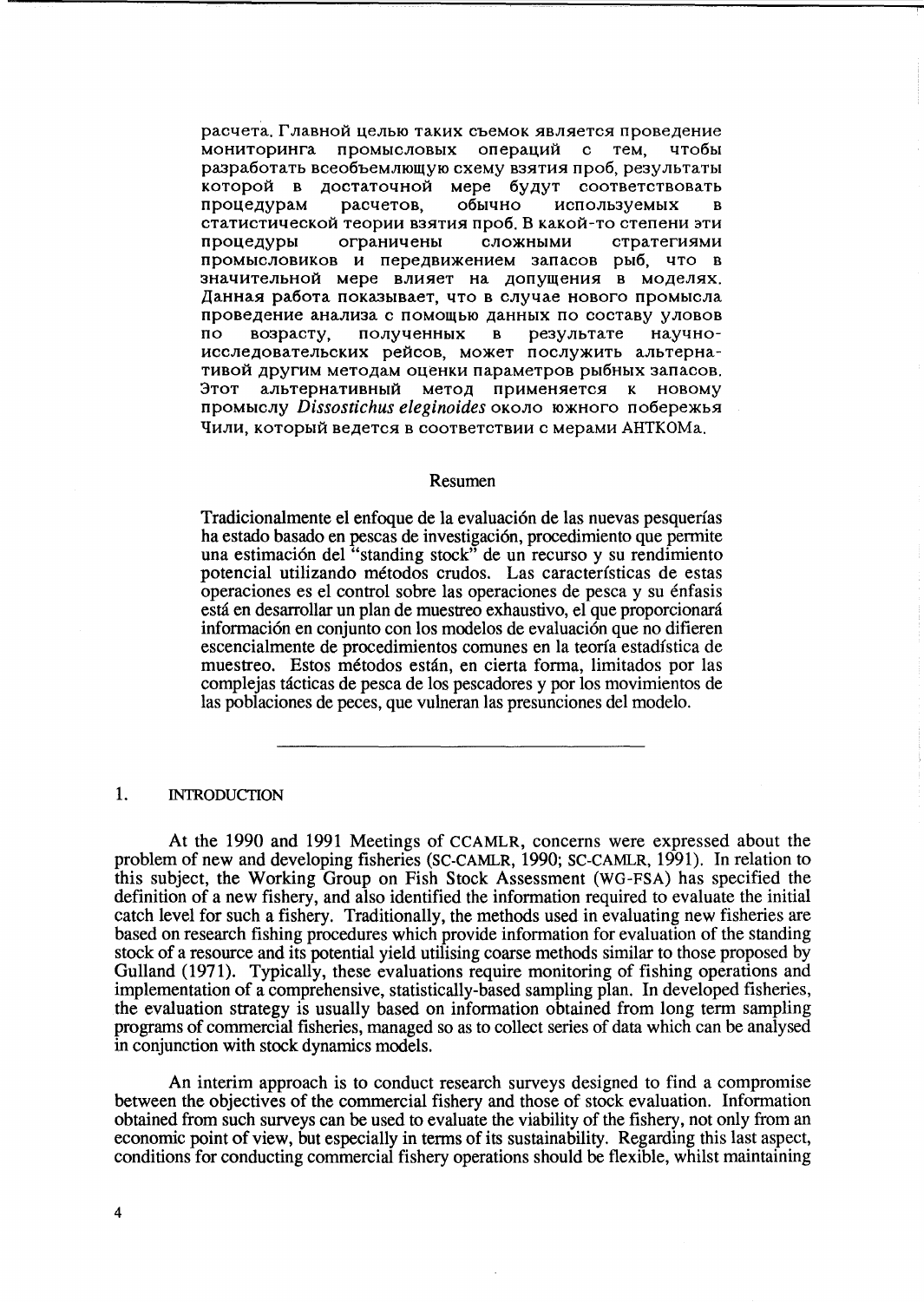the requirement for the acquisition of information from scientific research programs. From the point of view of a developing country, this option appears to be the best way of performing scientific research in remote areas in an economically feasible manner. A common way of utilising information from a new fishery is to apply CPUE methods such as De Lury methods (Ricker, 1975). These methods are, to some extent, limited by complex fishery tactics which adversely affect model assumptions. Another way of optimising this type of research is to use evaluation methods based on catch composition data. This paper explores the application of catch-at-age analysis for the *Dissostichus eleginoides* fishery south of Chile, where a new fishery is beginning, with objectives similar to those of CCAMLR, i.e., to estimate levels of fish abundance and potential yields so as to ensure that initial levels of exploitation are potentially sustainable (de la Mare, 1986).

CCAMLRs concept of a new fishery specifically stresses the lack of information as being the distinctive attribute qualifying such a fishery. According to this concept, various fisheries can belong to this category: those that have developed in the past and for which no information has been received for at least the last two fishing seasons, as well as those based on previously unexploited stocks. The catch-at-age model proposed below relates to this last type of fishery.

# 2. EVALUATION MODEL

The basic assumptions of the catch-at-age model are as follows:

- the stock of *D. eleginoides* belongs to a closed population;
- the stock is in a state of equilibrium before the commencement of research surveys (recruitment = mortality); and
- fishing mortality is separable by age (Doubleday, 1976).

Catch-at-age for all recruited year classes i  $(i = t_r, t_r + 1, ..., t_m)$  can be expressed as

$$
C_i = \mu_i N_i \tag{1}
$$

where

$$
\mu_i = \frac{F_i}{Z_i} \left( 1 - e^{-\tau Z_i} \right) \tag{2}
$$

$$
N_i = R \exp(-M(i - t_r + \Delta)), \tag{3}
$$

$$
Z_i = F_i + M, \text{ and } \tag{4}
$$

$$
F_i = r_i F \tag{5}
$$

- where  $C_i$  = catch at age *i* during survey
	- $N_i$  = numbers at the beginning of the research survey
	- $\mu_i$  = exploitation rate<br>F<sub>i</sub> = fishing mortality
	- $=$  fishing mortality
	- $r_i$  = relative fishing mortality coefficient at age<br> $F =$  fishing mortality for completely recruited
	- $F =$  fishing mortality for completely recruited fish  $M =$  natural mortality
	- $=$  natural mortality
	- $\tau$  = research survey duration (in years)<br>R = recruitment
	- $=$  recruitment
	- $t_r$  = age at recruitment
	- $t_m$  = terminal age
	- $\Delta$  = time between the beginning of the year and the beginning of the research survey.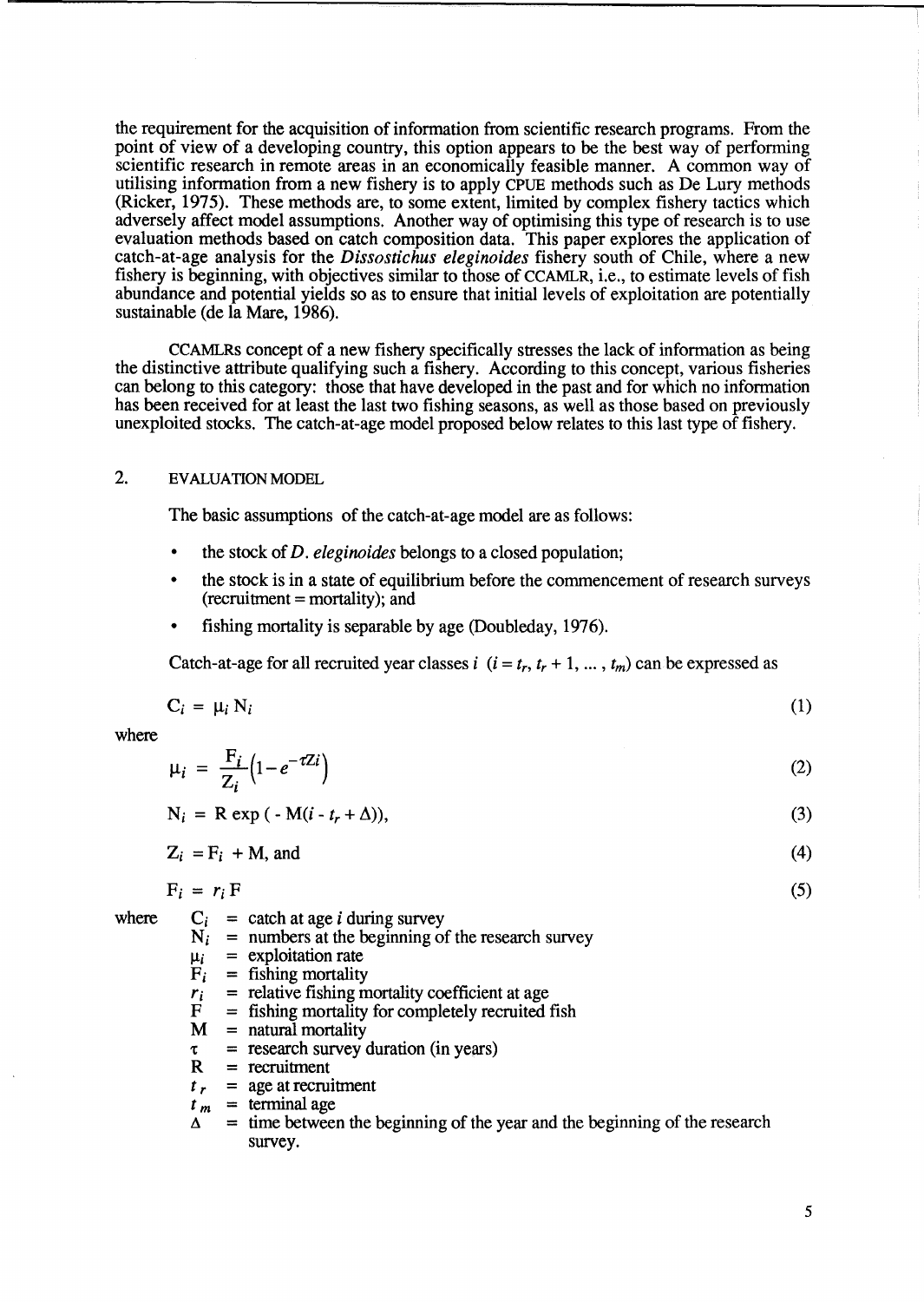So as to reduce the number of parameters, the specific exploitation pattern at age,  $r_i$ , can be estimated by

$$
r_i = \frac{i^a \exp(-b \cdot i)}{\max(i^a \exp(-b \cdot i))}
$$
 (6)

where *a* and *b* are constants (Deriso *et al., 1985).* 

This function was particularly suitable for representing patterns of partial recruitment for the very old fish characteristic of longline fishing.

## 3. ESTIMATION OF MORTALITIES

Since the slope of the catch curve gives information on mortality, and recruitment is only a scale factor on this curve, mortality can be estimated from the proportion of the total catch of a research survey to the catches at age:

$$
p_i = \frac{\frac{F_i}{Z_i} \cdot e^{(-M \cdot i)} \left(1 - e^{-\tau Z i}\right)}{\sum \frac{F_i}{Z_i} \cdot e^{(-M \cdot i)} \left(1 - e^{-\tau Z i}\right)}
$$
(7)

The parameters of model (6) can be estimated using a non-linear least-squares approach, which minimises the function

$$
SSQ = \sum_{i} (p_i - \hat{p}_i)^2 + \lambda P(\theta)
$$
\n(8)

where  $\lambda$  is a penalisation factor and  $P(\theta)$  is a quadratic function which represents a number of restrictions that permit the introduction of values of some estimated parameter from an independent source (e.g., M) or mark off the parametric space within the most probable range.

#### 4. RECRUITMENT ESTIMATION

Replacing (3) in (1) and summing over all ages, we may calculate recruitment:

$$
R = \frac{\sum_{i} C_{i}}{\sum_{i} \mu_{i} \exp(-M(i - t_{r} + \Delta))}
$$
(9)

## 5. ESTIMATION OF INITIAL TAC

steps: A TAC for a new fishery can be calculated in the usual way, by performing the following

- projecting stock size at the beginning of the fishing season, based on stock age composition estimated at the beginning of the research survey;
- estimating or calculating recommended fishing mortality level; and
- totalling catches at age by weight.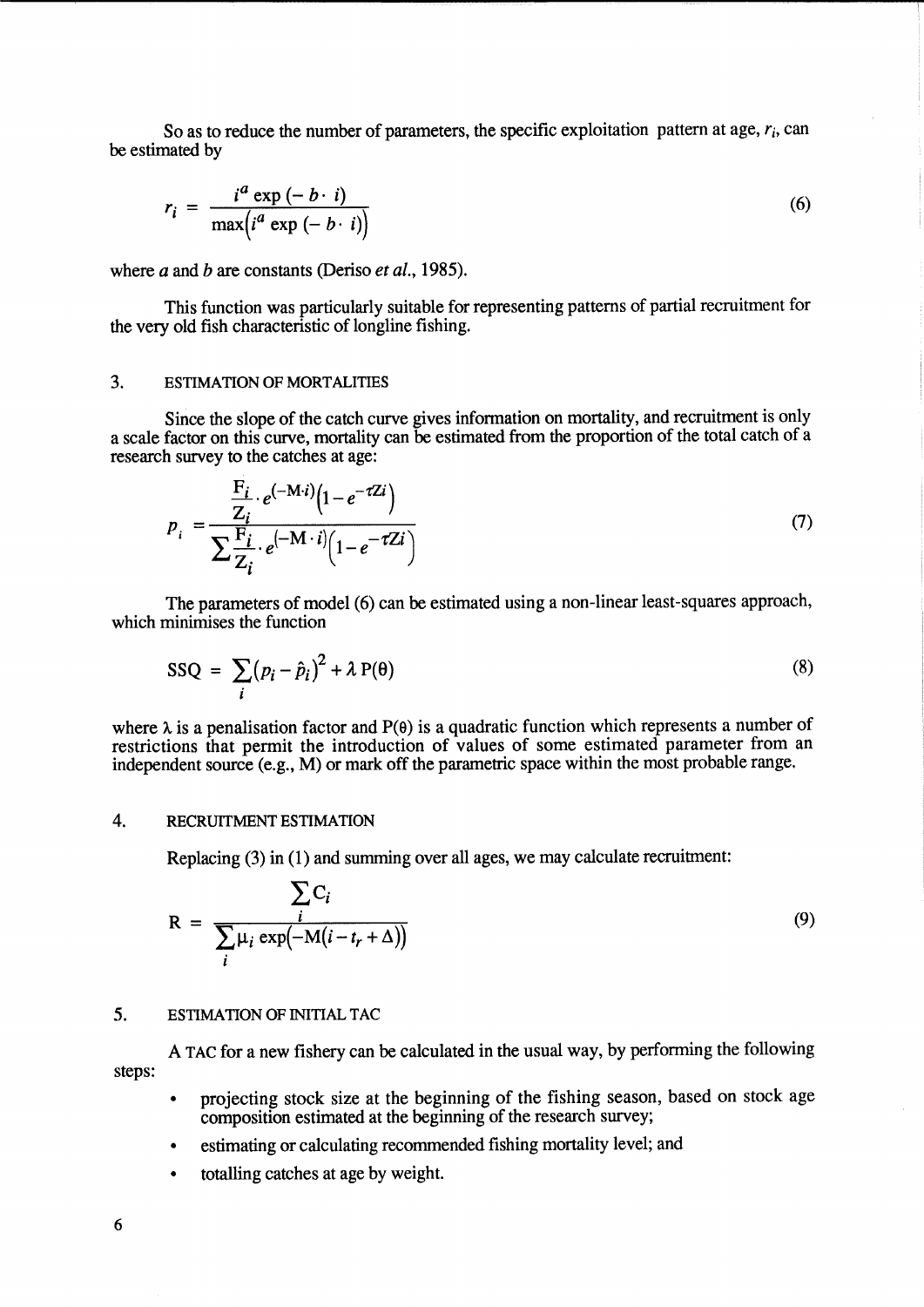# 6. APPLICATION TO A NEW FISHERY SOUTH OF CHILE

During the period September 1991 to June 1992, a research survey was carried out by a fleet of seven longliners south of Chile, over the continental slope area, between parallels 47° and *57°S.* This fishing operation was authorised by the Chilean Subsecretarfa de Pesca de Chile, under an agreement on technical collaboration between the Instituto de Fomento Pesquero (IFOP) and national fishery companies, with the purpose of expanding the exploitation options of the southern demersal fishery, currently targeting hake *(Merluccius australis)* and pink ling *(Genypterus blacodes).* 

On board each vessel, the IFOP used technical personnel to perform intensive haul-by-haul sampling of catches, with the aim of identifying the growth parameters presented in Table 1.

Catch data were available for two years (1991 and 1992), which could be analysed independently, extending the evaluation to two seasons; however, in order to illustrate the procedure, data are presented as belonging to a single season - 1991/92 (split-year).

Available information, originating from an exploratory fishery carried out previously in the same area by the longliner *Frio Sur V,* suggested the following restrictions:

 $F \geq 0$ 

•  $M = 0.2$ <br>•  $T_e = 10$ 

 $T_c = 10$  and 10.5 years

 $b = b_o (0.8 \le b_o \le 1.6)$ 

These were incorporated into the objective function

$$
SSQ = \sum_{i} (p_i - \hat{p}_i)^2 +
$$
  

$$
\lambda \left( (M - 0.2)^2 + (max(0, -F))^2 + \left( \left( t_c^a \exp(-b \cdot t_c) \right) / max \left( t_c^a \exp(-b \cdot t_c) \right) - 0.5 \right)^2 + \left( b - b_o \right)^2 \right)
$$
  
(10)

In order to obtain the least-square parameters, a simplex minimiser algorithm (Nelder-Mead) from the program library 386-MATLAB was used, with  $\lambda = 20$  and a tolerance factor of 0.01.

The smallest residual *(SSQ = 0.0014)* was obtained for  $t_c = 10$ ,  $F = 0.85$ ,  $a = 20.9$  and  $b = 1.6$ . Another satisfactory result *(SSQ = 0.0052)* was obtained with  $t_c = 10.5$ , F = 0.51,  $a = 20.6$ ,  $M = 0.2$  and  $b = 1.5$ .

A value of  $M = 0.15$  improved the residual  $(SSQ = 0.0012)$  with other parameters constant. When natural mortality continued to decrease (e.g.,  $M = 0.1$ ) the residuals increased *(SSQ* = 0.0028). It was also observed that, for these values of natural mortality, F decreased to values close to 0.65 and the coefficient a of the exploitation pattern stabilised at a value of 20.

The recruits (calculated from equation (9)), for the estimated parameters corresponding to the residuals  $SSQ = 0.0014$  and  $SSQ = 0.0012$ , were 1.4 and 1.0 million fish respectively.

#### 7. DISCUSSION

This paper shows that for new fisheries, analyses using catch-at-age data derived from research cruises may provide alternatives to other methods of estimating the parameters of fish stocks.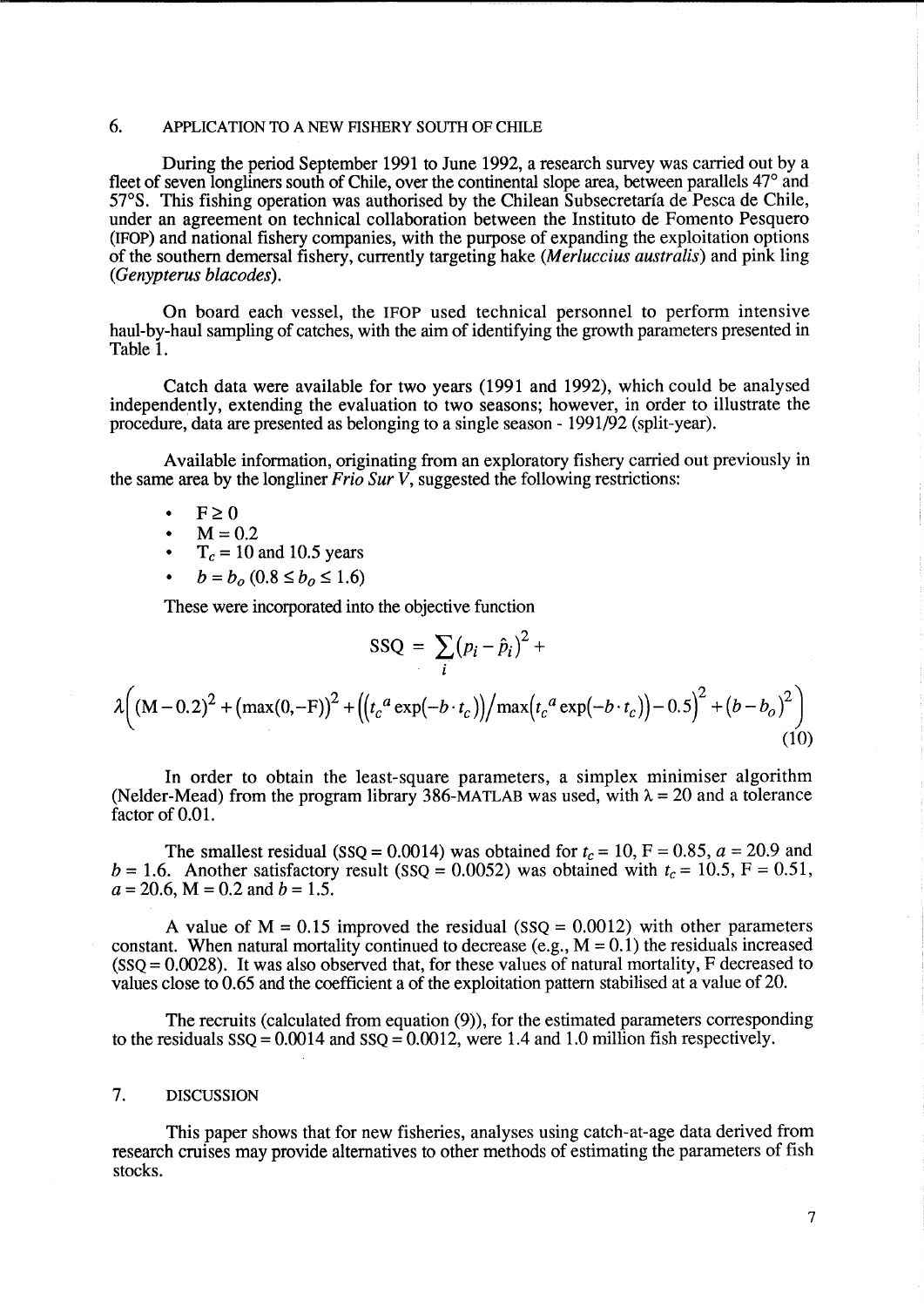In the absence of a time series of data, efficient use of catch-at-age methods may require additional information from the fishery in order to restrict the model parameter space to within reasonable bounds. However, the generation of the base data, catches at age, is relatively rapid given good techniques for age determination of fish, and so the total data demand may be quite modest.

When time series data or other qualitative data are available, the sums-of-squares function provides an objective way of incorporating these data in the model. On the other hand, because of the low ratio of the number of observations to the number of parameters, the sums of squares is very sensitive to the tails of age distributions. This suggests that the target function should be weighted by the variance of the data.

The ability to estimate abundance and fishing mortality at age gives the possibility of estimating the TAC early in the history of a fishery for a certain biological reference point, for example  $\bar{F}_{0,1}$ , and of evaluating the effect of regulations on the exploitation pattern.

Regarding the results, the most interesting feature of the analysis is the detection of patterns of partial recruitment at ages greater than 12. This raises doubts about estimates of M and Z obtained from catch curves that assume a constant recruitment pattern after a certain age. In fact, this could explain the high M obtained with these methods when they are fitted to catch curves that come from virgin stock. Also, the results suggest that the most reasonable value of M would be within the range 0.1 to 0.2, perhaps very close to 0.15.

It is too early to assess the usefulness of this method at present. It is necessary to test it for other sets of data, and to analyse its operation in relation to procedural and observational errors, such as, for example, variations in the accuracy of recruitment and catch data.

#### ACKNOWLEDGEMENTS

We particularly thank D. Rivas and L. Vergara for much helpful discussion and many useful comments in relation to this approach to fish stock evaluation and management. We are also grateful for the financial support of the Subsecretaria de Pesca and the Instituto Antartico Chileno.

#### REFERENCES

- DERISO, R. B., D. J. QUINN and P. R. NEAL. 1985. Catch-age analysis with auxiliary information. *Can.* J. *Fish. Aquat. Sci.,* 42: 815-824.
- DE LA MARE, W.K. 1986. Some principles for fisheries regulation from an ecosystem perspective. *Scientific Selected Papers,* 1986 *(SC-CAMLR-SSP/3).* CCAMLR, Hobart, Australia: 323-339.
- OOUBLEDAY, W.G. 1976. A least squares approach to analysing catch-at-age data. *Res. Bull. Int. Comm. NW Atl. Fish.,* 12: 69-81.
- GULLAND,J. A. 1970. The fish resources of the ocean. *FAO Fish. Tech. Pap.,* 97: 425 pp.
- RICKER, W.E. 1975. Computation and interpretation of the biological statistics of fish populations. *Bull. Fish. Res. Board Can.,* 191: 382 pp.
- SC-CAMLR. 1990. Report of the Working Group on Fish Stock Assessment. In: *Report of the Ninth Meeting of the Scientific Committee (SC-CAMLR-IX),* Annex 5. CCAMLR, Hobart, Australia: 145-280.
- SC-CAMLR. 1991. Report of the Working Group on Fish Stock Assessment. In: *Report of the Tenth Meeting of the Scientific Committee (SC-CAMLR-X),* Annex 6. CCAMLR, Hobart, Australia: 205-345.